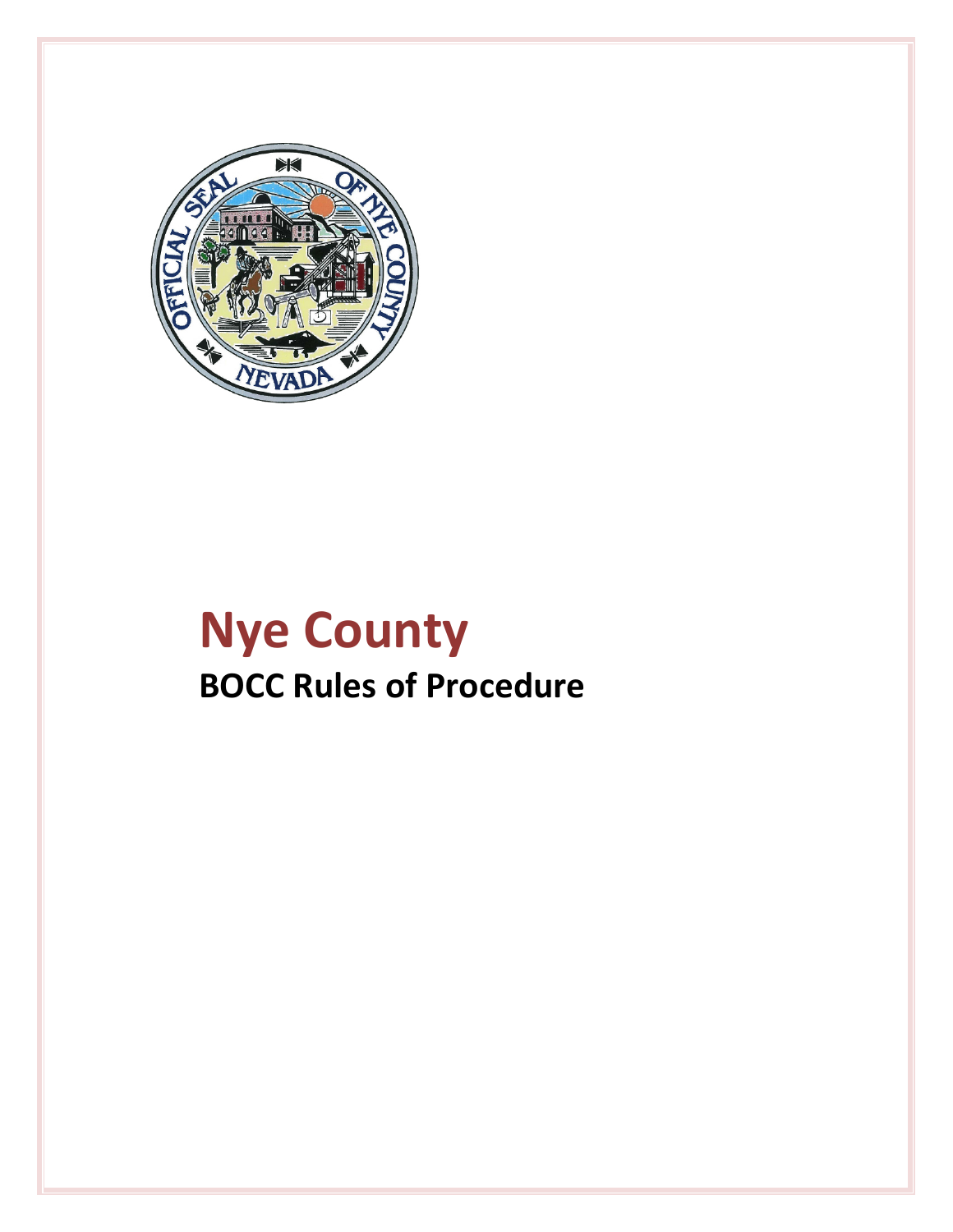

# <span id="page-1-0"></span>**Nye County BOCC Rules of Procedure**

#### **Document and Contact Information**

|                                  | Nye County Administration                                   |  |  |
|----------------------------------|-------------------------------------------------------------|--|--|
| <b>Procedures Manager:</b>       | (775) 482-8191 / (775) 751-7075                             |  |  |
|                                  | nyeadmin@co.nye.nv.us                                       |  |  |
| <b>File Name:</b>                | Nye County BOCC Rules of Procedures                         |  |  |
| To obtain this document or       | <b>Tonopah Administration Office</b>                        |  |  |
| to make inquiries:               | (775) 482-8191                                              |  |  |
|                                  | nyeadmin@co.nye.nv.us                                       |  |  |
|                                  |                                                             |  |  |
|                                  | Pahrump Administration Office                               |  |  |
|                                  | $(775) 751 - 7075$                                          |  |  |
|                                  | nyeadmin@co.nye.nv.us                                       |  |  |
| <b>Requirements for Document</b> |                                                             |  |  |
| acceptance and changes:          | Acceptance of and changes to this document must be reviewed |  |  |
|                                  | and approved by the Nye County Manager and subsequently the |  |  |
|                                  | Nye County Board of County Commissioners (BOCC).            |  |  |

#### **History of Revision**

| Date              | <b>Version</b> | <b>Comments</b>               |
|-------------------|----------------|-------------------------------|
| January 6, 2004   | 1-2004         | Approved and accepted by BOCC |
| March 15, 2011    | 2-2011         | Approved and accepted by BOCC |
| April 17, 2012    | $3 - 2012$     | Approved and accepted by BOCC |
| February 19, 2020 | 4-2020         | Approved and accepted by BOCC |
|                   |                |                               |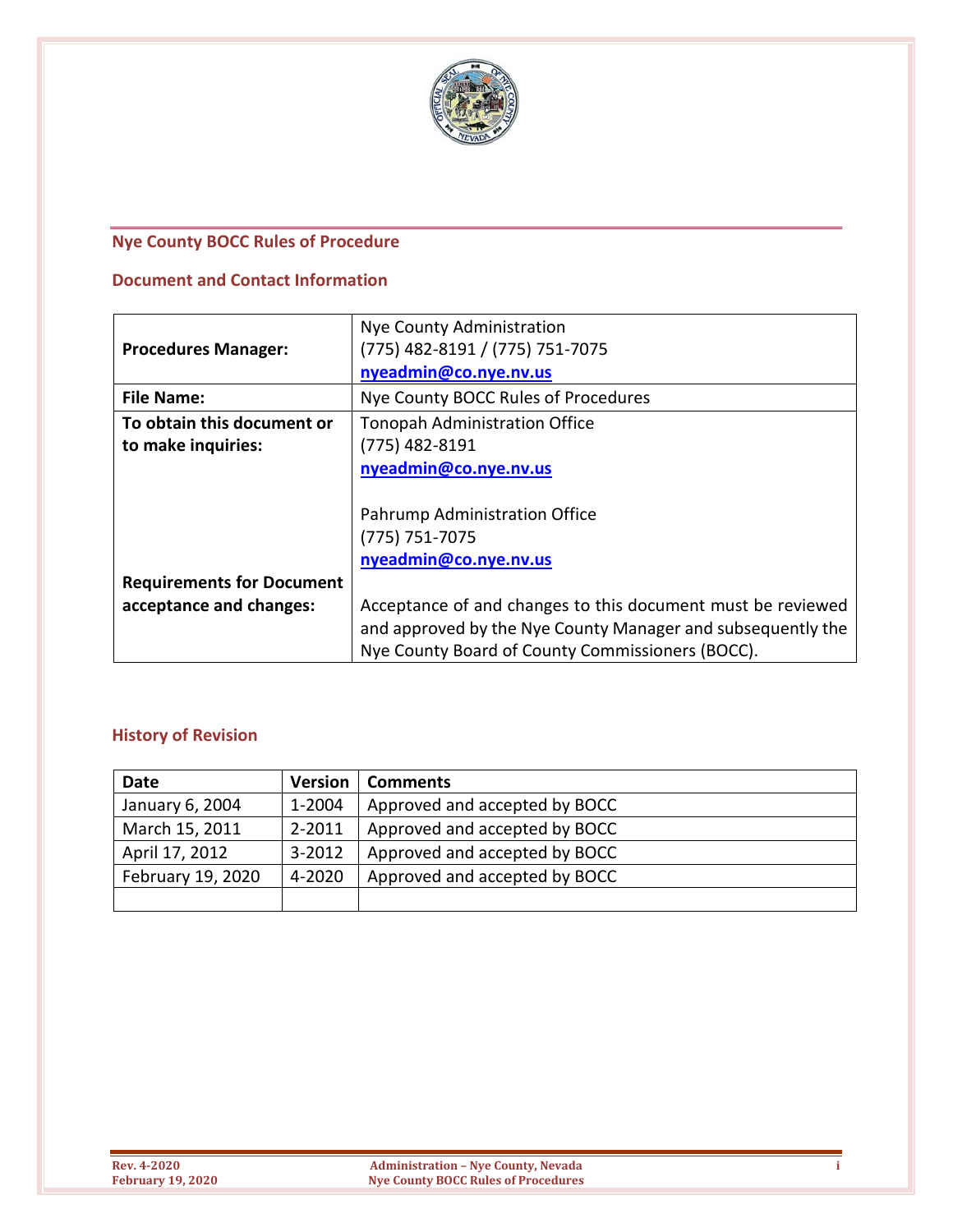

| 1.  |  |
|-----|--|
| 2.  |  |
| 3.  |  |
| 4.  |  |
| 5.  |  |
| 6.  |  |
| 7.  |  |
| 8.  |  |
| 9.  |  |
| 10. |  |
| 11. |  |
| 12. |  |
| 13. |  |
| 14. |  |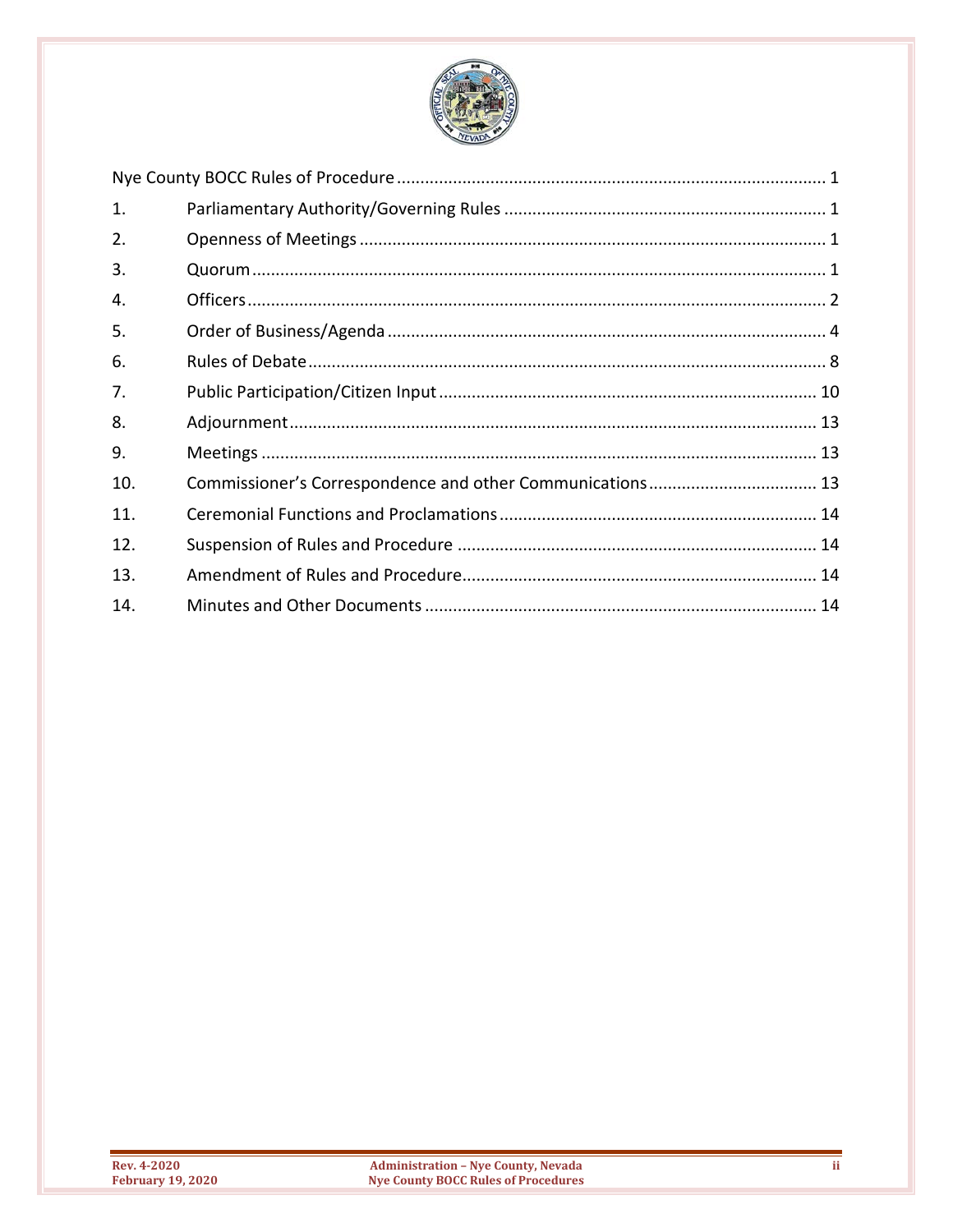

# <span id="page-3-0"></span>**1. Parliamentary Authority/Governing Rules**

- 1.1 Except as may be provided by these Rules or by law, questions of order, the methods of organization and the conduct of business of the Nye County Board of County Commissioners shall be governed by the rules contained in the current edition of *Robert's Rules of Order, Newly Revised,* hereinafter referred to as *RONR,* in all cases in which they are applicable.
- 1.2 Legal counsel to the Board, or another person so designated by the Board, will serve as the Board's parliamentarian, and will advise the Chair regarding rules of procedure.

#### <span id="page-3-1"></span>**2. Openness of Meetings**

- 2.1 All meetings of the Nye County Board of County Commissioners shall be open to the public in accordance with the Nevada Open Meeting Law, Chapter 241 of the Nevada Revised Statutes.
- 2.2 Due to the need to comply with seating capacity requirements of the Fire Code, there may be occasions when entrance by the public to the Board Chambers or other meeting rooms shall be limited. All reasonable efforts will be made to ensure the facilities for that meeting are large enough to accommodate the anticipated number of attendees.
- 2.3 All meetings of the Board will be conducted in a publicly accessible building.
- 2.4 Except as may be provided by these Rules, the definitions contained in the Open Meeting Law shall apply to all provisions of the Rules.
- 2.5 Notwithstanding the above provisions, the Board may hold a closed session and exclude the public pursuant to applicable law.
- 2.6 No duly elected or appointed Member of the Board may be excluded from any meeting including closed sessions of the Board.

#### <span id="page-3-2"></span>**3. Quorum**

3.1 A majority of the entire Board shall constitute a quorum. No ordinance, resolution, policy or motion shall be adopted by the Board without the affirmative vote of the majority of the entire Board, or if required by law, a supermajority vote of the entire Board, unless otherwise provided for in these Rules or RONR.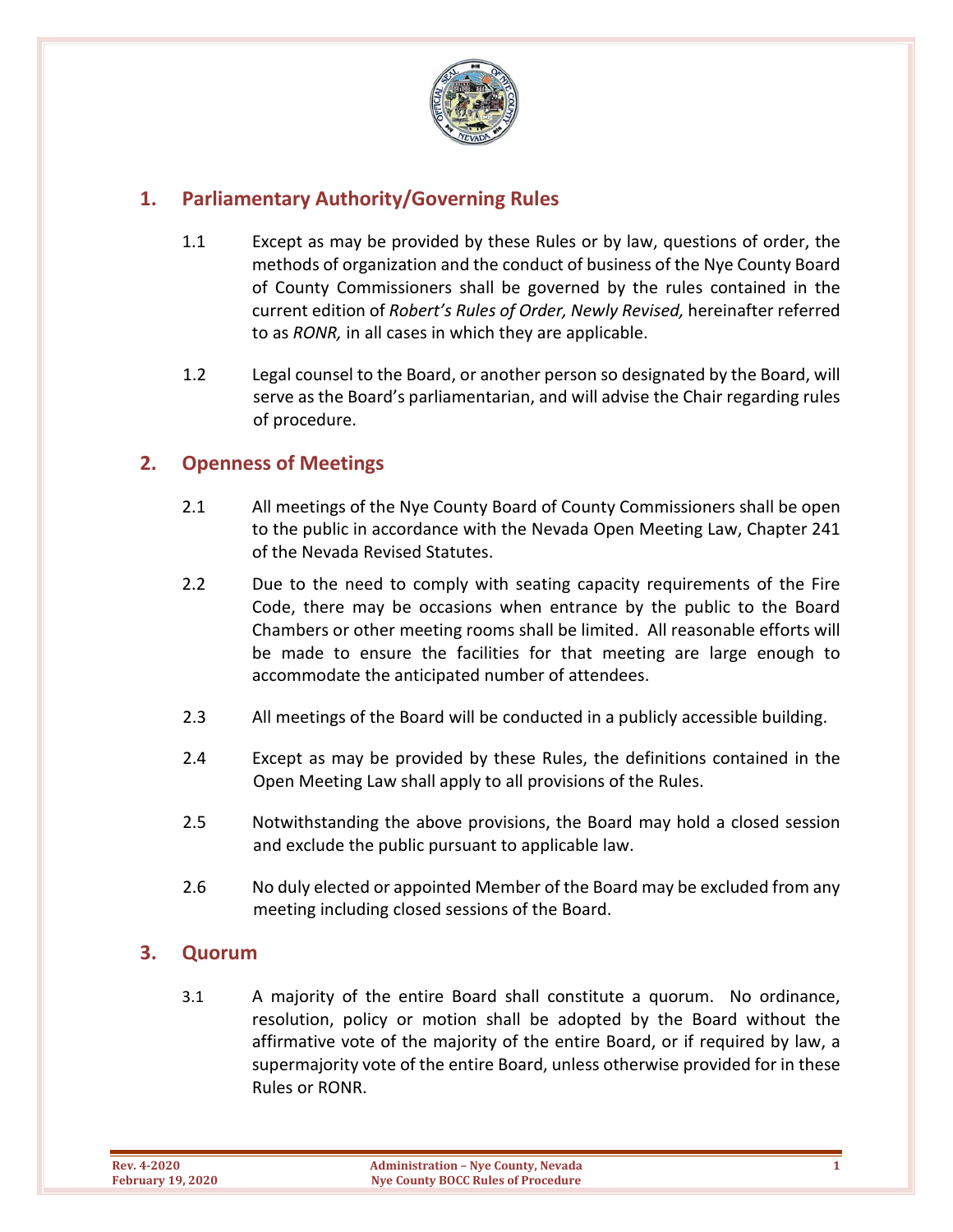

- 3.2 When a majority only of the members is present at a meeting of the board, in case of a tie vote on any question, the vote must be postponed to a subsequent meeting.
- 3.3 During a Board meeting, Commissioners should remain in the Chambers at all times unless an emergency or illness should occur. Commissioners present in the meeting should not absent themselves for a particular item.
- 3.4 In the event that a Commissioner is required to depart a Board meeting prior to adjournment, and the departure causes a loss of quorum, no further official action may be taken until or unless a quorum is restored, other than adjournment.
- 3.5 Should no quorum attend within 15 minutes after the time appointed for the meeting of the Board, or upon a meeting having commenced with a quorum, which quorum shall have been lost, the Chair or the Vice Chair, or in their absence, another Commissioner, in order of seniority, shall adjourn the meeting. The names of the Members present and their action at such meeting shall be recorded in the minutes by the Clerk.

#### <span id="page-4-0"></span>**4. Officers**

- 4.1 The officers of the Board shall be the Chair and the Vice Chair. These officers shall perform the duties prescribed by these Rules and by RONR.
- 4.2 The nominations for and election of the Chair and the Vice Chair for the ensuing year shall be accomplished by the Board within 30 days of the first or second regularly scheduled meeting in January. No nominations or selections shall be accomplished until after any newly elected Commissioners have taken office.
- 4.3 The Chair and the Vice Chair shall serve a term of one year, or until such time as a successor has been selected by the Board pursuant to these Rules. In the event of a vacancy, the Board shall fill the vacancy within 30 days from the date of such vacancy.

In the event of a vacancy in the position of Chair prior to the first regularly scheduled meeting in January, the Vice Chair will automatically assume the position of Chair and the board shall fill the vacancy of Vice Chair with 30 days.

4.4 The Chair presides at all meetings of the Board. The Chair's responsibilities shall include, but not be solely limited to:

| <b>Rev. 4-2020</b>       | Administrat       |
|--------------------------|-------------------|
| <b>February 19, 2020</b> | <b>Nye County</b> |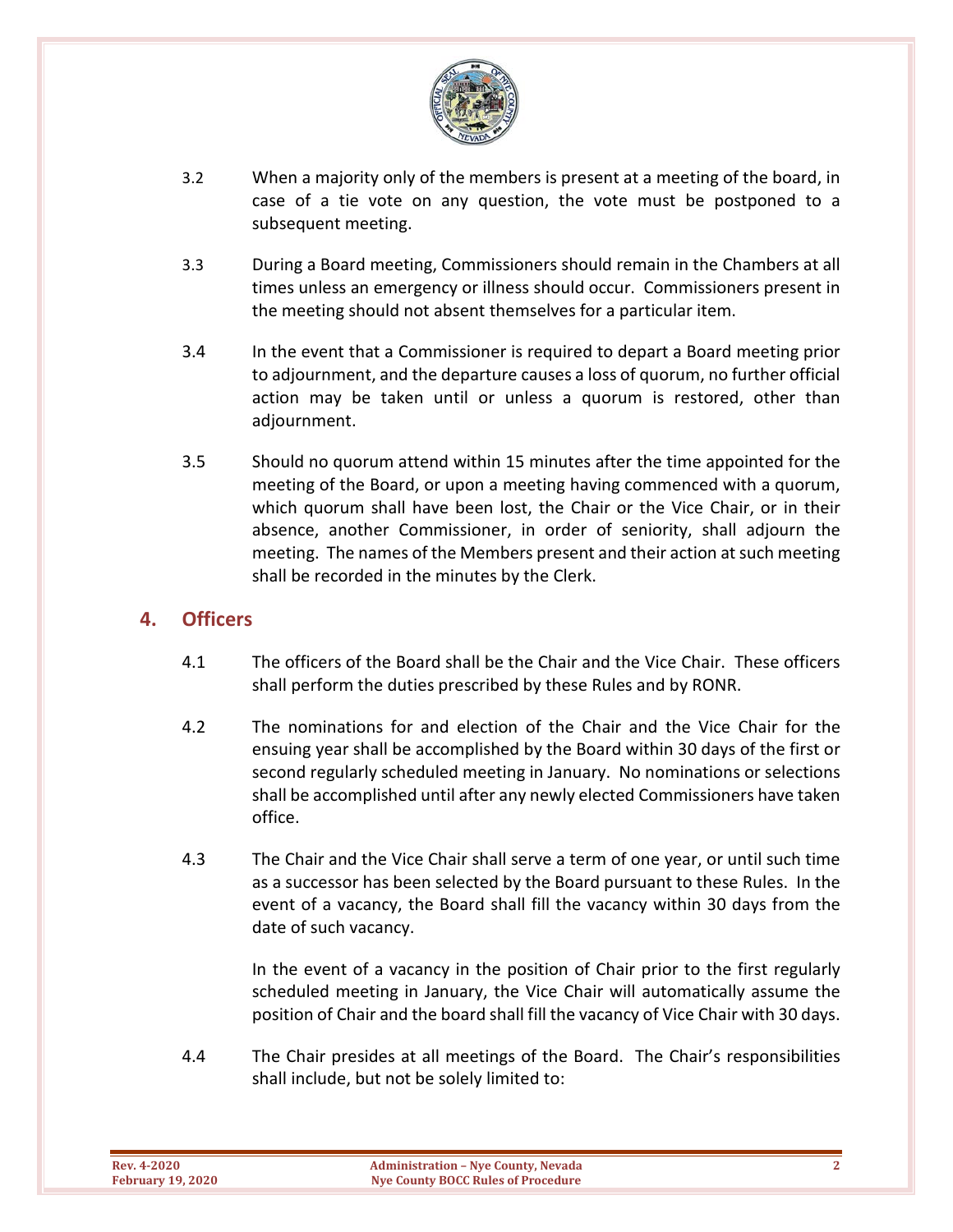

- 4.4.1 Opening the meeting at the appointed time and calling the meeting to order, having ascertained that a quorum is present.
- 4.4.2 Recognizing all persons entitled to the floor.
- 4.4.3 Calling for the question and announcing the decision of the Board on all matters coming before it.
- 4.4.4 Preserving decorum and order, and in case of disturbance or disorderly conduct in the Board Chambers or other meeting room, causing the same to be cleared by recessing the meeting, or causing any disruptive individual(s) to be removed.
- 4.4.5 Calling to order any Member of the Board who violates any of these procedures and, when presiding, deciding questions of order, subject to a majority vote on a motion to appeal.
- 4.4.6 Expediting business in every way compatible with the rights of the Members.
- 4.4.7 Calling a brief recess at any time.
- 4.4.8 Fixing a maximum time allotted to a public speaker at a public hearing.
- 4.4.9 Providing for designation of spokesmen for groups of persons.
- 4.4.10 Directing the Clerk to swear witnesses (including attorneys) in matters where the Board sits in a quasi-judicial capacity.
- 4.4.11 Declaring the meeting adjourned.
- 4.4.12 Coordinating scheduling and notification for meetings with Board Members and appropriate County staff.
- 4.5 In the absence of the Chair or in the event of the Chair's inability to serve by reason of illness or accident, the Vice Chair shall perform the duties and functions of the Chair until the Chair's return to the County or recovery and resumption of duty.
- 4.6 In the absence of both the Chair and the Vice Chair, the Members present shall elect a temporary Chair by a simple majority vote of those Members present.
- 4.7 All officers of the Board possess all the rights vested in each Board Member unless otherwise specifically provided for in these Rules.

| Rev. 4-2020<br><b>February 19, 2020</b> | <b>Administration - Nye County, Nevada</b><br>Nye County BOCC Rules of Procedure |  |
|-----------------------------------------|----------------------------------------------------------------------------------|--|
|                                         |                                                                                  |  |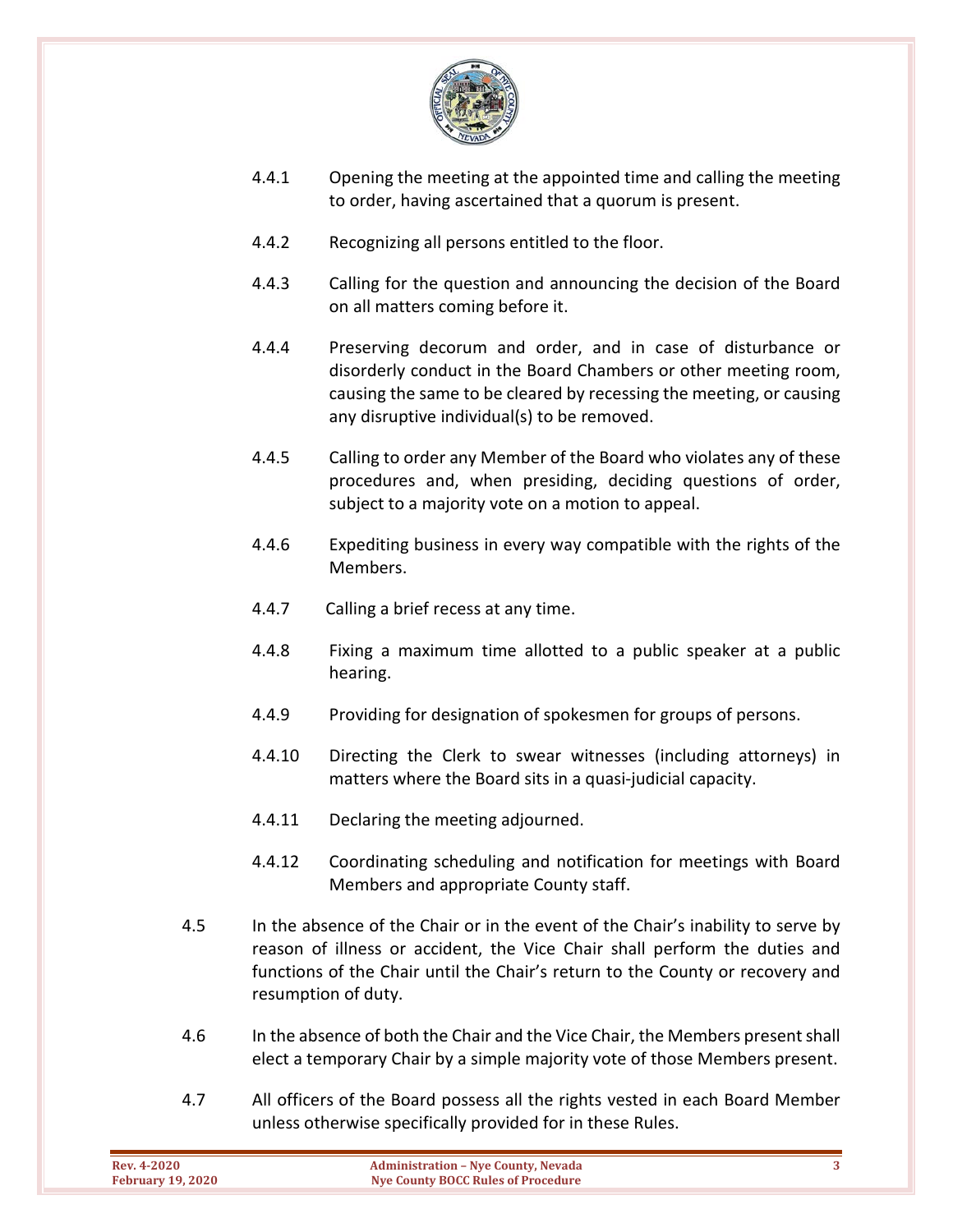

# <span id="page-6-0"></span>**5. Order of Business/Agenda**

- 5.1 Preparation of the Agenda
	- 5.1.1 Items for the agenda for any regular meeting of the Board may be included on the agenda only with the approval of the County Manager provided, however, Board Members may file an item for the agenda for a regular meeting directly with the person or office responsible for preparing the agenda.
	- 5.1.2 The County Manager (with input from the Chair and/or Vice Chair and/or other Commissioners and assistance from the Administrative Manager) shall prepare the agenda for each meeting.
	- 5.1.3 All items to be included on the agenda must be submitted no later than 5:00 p.m. ten (10) business days prior to the scheduled meeting. Any Board Member may submit an item for the agenda no later than 8:00 a.m. six (6) business days prior to the scheduled meeting. Holidays are not counted in the calculation of business days.
	- 5.1.4 All agenda support material shall be received no later than 5:00 p.m. seven (7) business days prior to the scheduled meeting to be considered. Any Board Member submitting an item for consideration must submit the agenda support material for his item(s) by the deadline set forth for receipt of his item.
	- 5.1.5 The County Manager shall determine the placement of agenda items within the various agenda designations.
	- 5.1.6 The agenda also shall include notice of items to be heard by the Board in its separate and distinct capacity as the Board of Highway Commissioners and the Licensing and Liquor Board:
		- 5.1.6.1 Board of Highway Commissioners
		- 5.1.6.2 Licensing and Liquor Board
	- 5.1.7 The following persons are authorized to place matters on the agenda:
		- 5.1.7.1 Members of the Nye County Board of County Commissioners

| Rev. 4-2020              | <b>Administration - Nye County, Nevada</b> |  |
|--------------------------|--------------------------------------------|--|
| <b>February 19, 2020</b> | <b>Nye County BOCC Rules of Procedure</b>  |  |
|                          |                                            |  |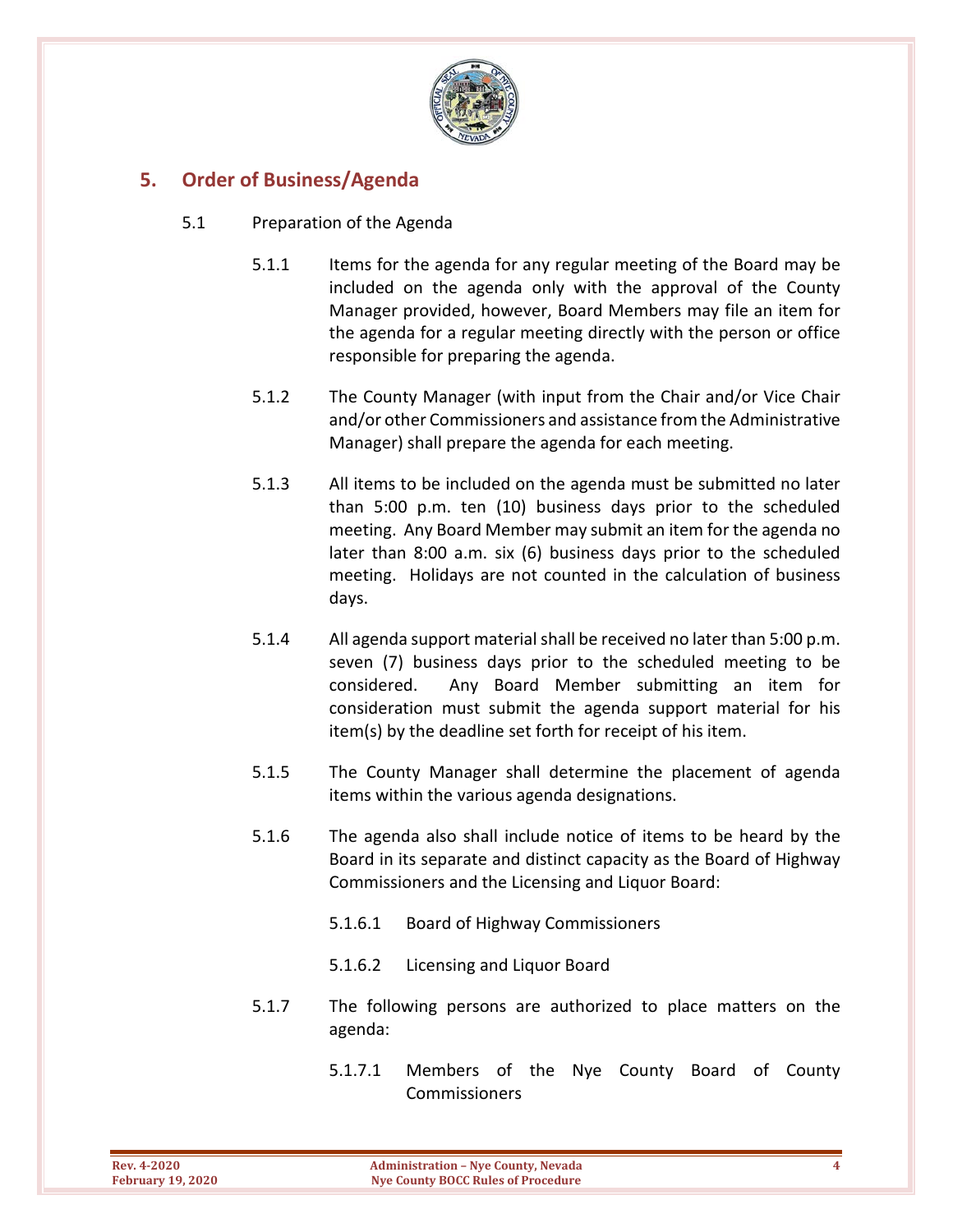

- 5.1.7.2 The County Manager and designees
- 5.1.7.3 All other elected officials of the County shall file items (using the prescribed format) for the agenda with the County Manager
- 5.1.7.4 Requests for placement of items on the agenda by other persons or agencies must contain a brief summary of the subject matter of what is proposed to be orally presented to the Board; copies of any supporting documentary material, if appropriate; and the names(s) of the person(s) who will make the presentation. The requests will be referred to the County Manager who shall make a recommendation to the Chair. With the concurrence of the Chair, the County Manager may place the request as an item on the agenda, with the recommendation of the County Manager, on the date designated by the Chair.

#### 5.2 Agenda Items

#### 5.2.1 Order of Business

- 5.2.1.1 The general order of business for the Board of County Commissioners shall be as follows:
	- 1. Pledge of Allegiance
	- 2. Approval of the Agenda
	- 3. First General Public Comment Period
	- 4. Awards and Presentations
	- 5. Approval of Minutes
	- 6. Commissioners'/Manager's Comments
	- 7. Consent Agenda
	- 8. General Business
	- 9. Second General Public Comment Period
	- 10. Second Commissioners'/Manager's Comments

| <b>Rev. 4-2020</b>       | <b>Administration - Nye County, Nevada</b> |  |
|--------------------------|--------------------------------------------|--|
| <b>February 19, 2020</b> | Nye County BOCC Rules of Procedure         |  |
|                          |                                            |  |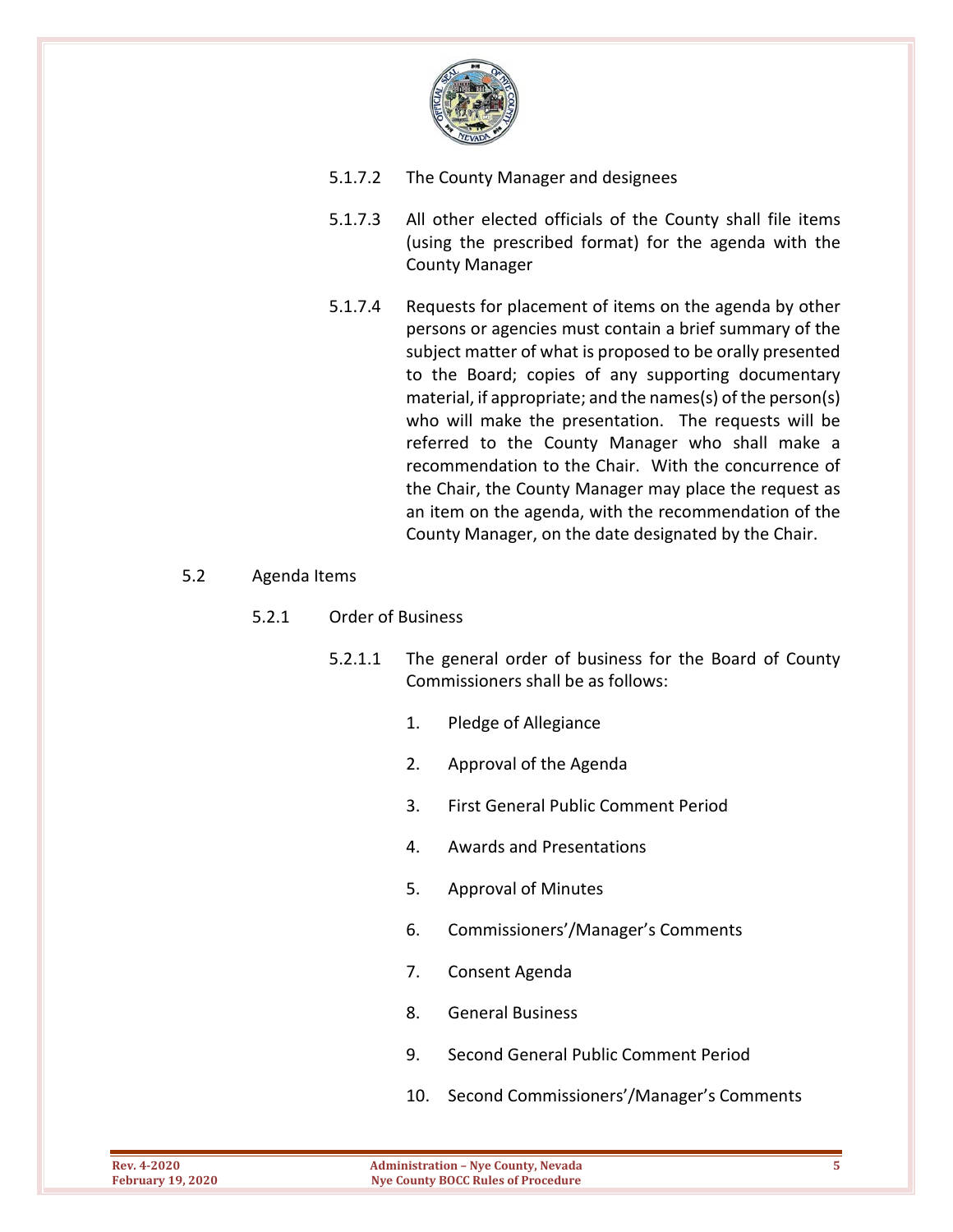

- 11. Adjournment
- 5.2.1.2 The Chair may alter or deviate from this schedule.

#### 5.2.2 Agenda Support Material

- 5.2.2.1 Each agenda item shall contain a cover sheet with a concise one or two paragraph summary prepared by staff. The initiating agency or individual shall be responsible for drafting the summary, subject to such changes as may be made in the review process. This summary shall include background information on the item, justification for County involvement, short-term and long-term impact on County programs and revenue, action requested or required to be taken by the Board and a recommendation by the County Manager and appropriate staff.
- 5.2.2.2 Attached to each agenda item shall be as much background material as is necessary for an informed decision by the Board.
- 5.2.2.3 No support material shall be considered if it is received later than the date specified in these Rules for receipt of agenda support material. If the Board determines by a majority vote of those Members present that they desire to consider the information, it will be allowed for consideration, provided that sufficient copies are made available for the Board Members, the County Manager, the Clerk, and the presenter of the item, County Counsel, and public review at all accessible locations of the meeting.
- 5.2.3 In accordance with the Open Meeting Law, items not on the posted agenda for a meeting shall not be considered by the Board, except as follows:
	- 5.2.3.1 Upon determination by a majority vote of the entire Board that an emergency situation exists. The determination shall be made prior to Board consideration of the emergency item. An emergency situation is limited to situations: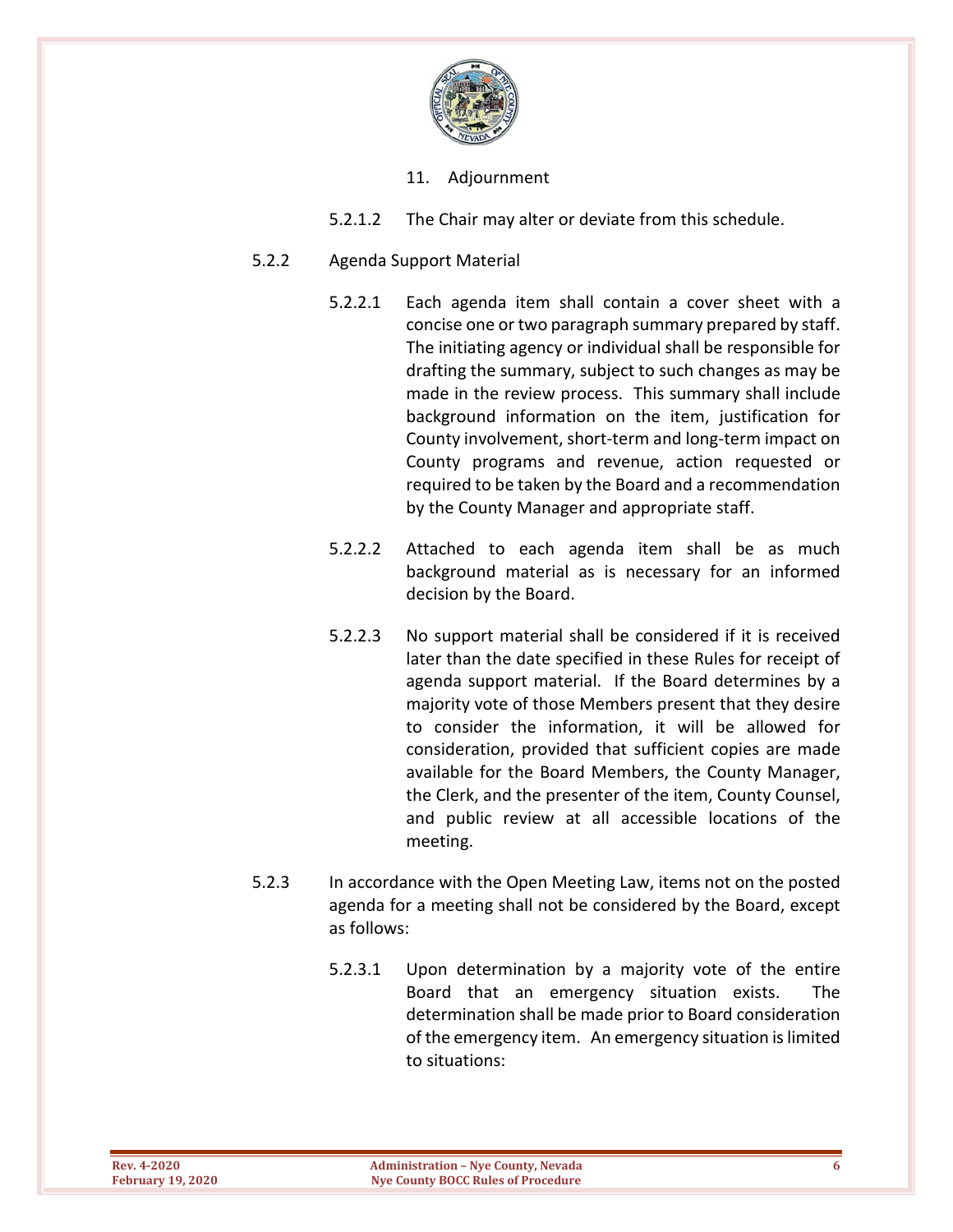

- 1. Where the need to discuss or act upon an item is truly unforeseen at the time the meeting agenda is posted and mailed or before the meeting is called;
- 2. Where an item is truly of such a nature that immediate action is required at the meeting.
- 5.2.3.2 Attorney-Client privileged communications, as allowed for under the Nevada Revised Statutes.
- 5.2.3.3 Certain labor negotiations proceedings, as allowed for under the Nevada Revised Statutes.
- 5.2.4 Definitions of Agenda Designations:
	- 5.2.4.1 Awards and Presentations On the portion of the agenda designated for Awards and Presentations, the Chair may make presentations on behalf of the County, or at his sole discretion may allow others to make presentations he deems appropriate for the Board of County Commissioners meeting.
	- 5.2.4.2 First General Public Comment On the portion of the agenda designated as the first "General Public Comment" period, members of the public shall be allowed to speak on all matters not included on the agenda, in accordance with these Rules and RONR, Newly Revised. There shall be no debate and no action by the Board. There is an aggregate time limit for this item of 15 minutes, but it may be extended at the Chair's discretion.
	- 5.2.4.4 Commissioners'/Manager's Comments The purpose of the Commissioners'/Manager's Comments is to promote matters relating to County business and for announcements and suggested topics for future agendas. Any Commissioner, any Department Head or designee, or any Elected Official or designee may request the preparation of proclamations, resolutions, ordinances, reports or other documents. All such requests shall be referred to the County Manager, as appropriate.
	- 5.2.4.5 Consent Agenda on the portion of the agenda designated as "Consent" all items contained therein may be voted on with one motion. Consent items are

| <b>Rev. 4-2020</b>       | <b>Administration – Nye County, Nevada</b> |  |
|--------------------------|--------------------------------------------|--|
| <b>February 19, 2020</b> | Nye County BOCC Rules of Procedure         |  |
|                          |                                            |  |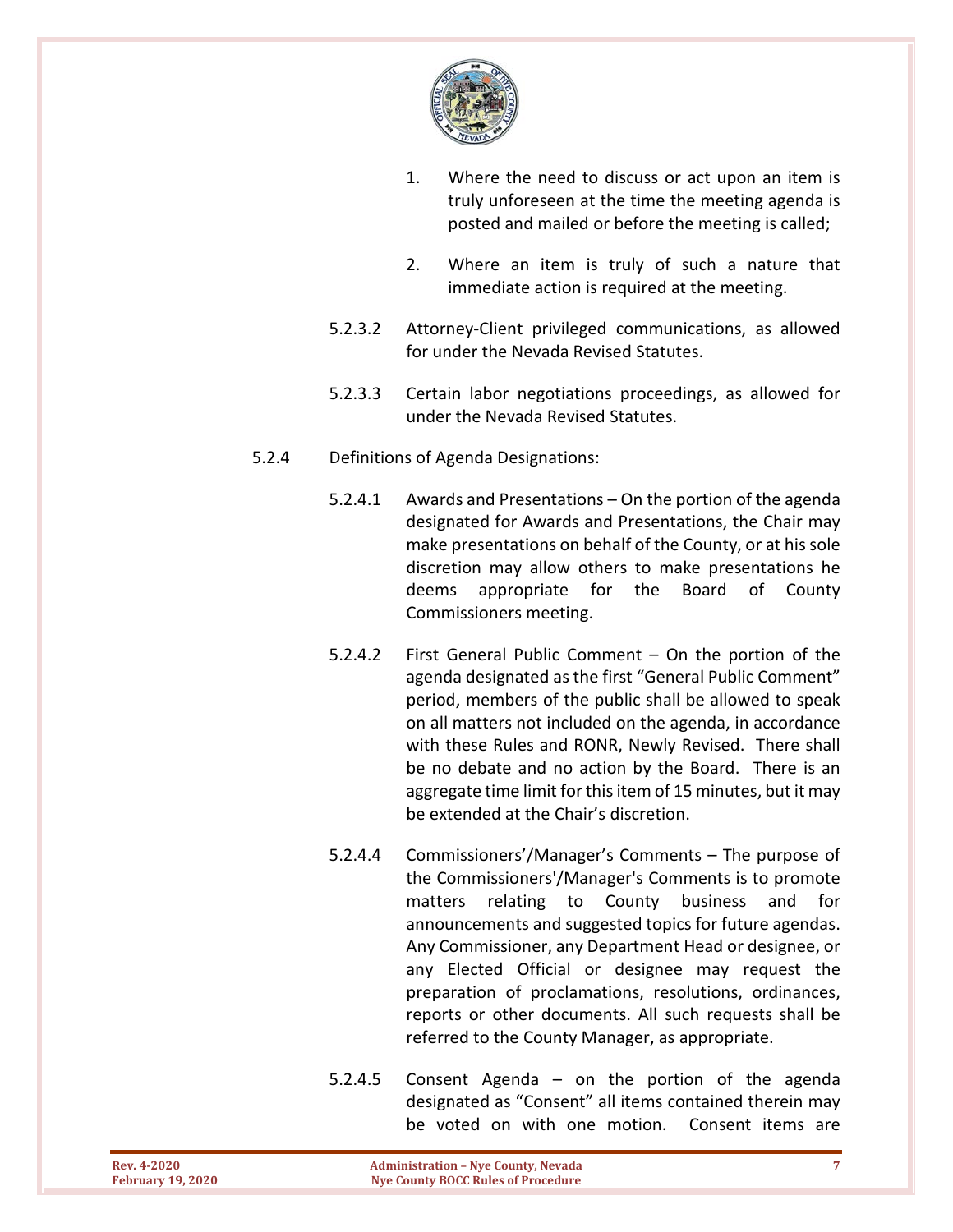

considered to be routine in nature, are typically noncontroversial and do not deviate from past Board direction or policy. However, any Commissioner, the County Manager, or the County Counsel/designee may withdraw an item from the Consent Agenda by requesting said withdrawal before there is a motion under consideration to approve the Consent Agenda items. After such a motion is under consideration, withdrawal of items may only be accomplished through an amendment to the main motion.

- 5.2.4.6 General Business General business items are items of a general nature that require Board direction or pertain to Board policy. This may not appear as an actual designation on the agenda.
- 5.2.4.7 Timed Items Items on the agenda designated with a specific time shall not be heard prior to the time designated, and every reasonable effort shall be made to hear that item as close to the time designated as possible.
- 5.2.4.8 Second General Public Comment Period On the portion of the agenda designated near the end of the meeting as the second "General Public Comment" period, members of the public shall be allowed to speak, in accordance with these Rules and RONR. There shall be no debate and no action by the Board.

#### <span id="page-10-0"></span>**6. Rules of Debate**

- 6.1 Decorum
	- 6.1.1 Every Commissioner desiring to speak should address the Chair, and upon said recognition by the Chair, should confine discussion to the question under debate.
	- 6.1.2 Commissioners shall refrain from: speaking while the Chair or other Board Members are speaking; speaking against their own motion; and disturbing the orderly conduct of the meeting.
	- 6.1.3 A Member, once recognized, should not be interrupted when speaking unless said Member is being called to order. The Member should then cease speaking until the question of order is

| Rev. 4-2020              | <b>Administration - Nye County, Nevada</b> |  |
|--------------------------|--------------------------------------------|--|
| <b>February 19, 2020</b> | Nye County BOCC Rules of Procedure         |  |
|                          |                                            |  |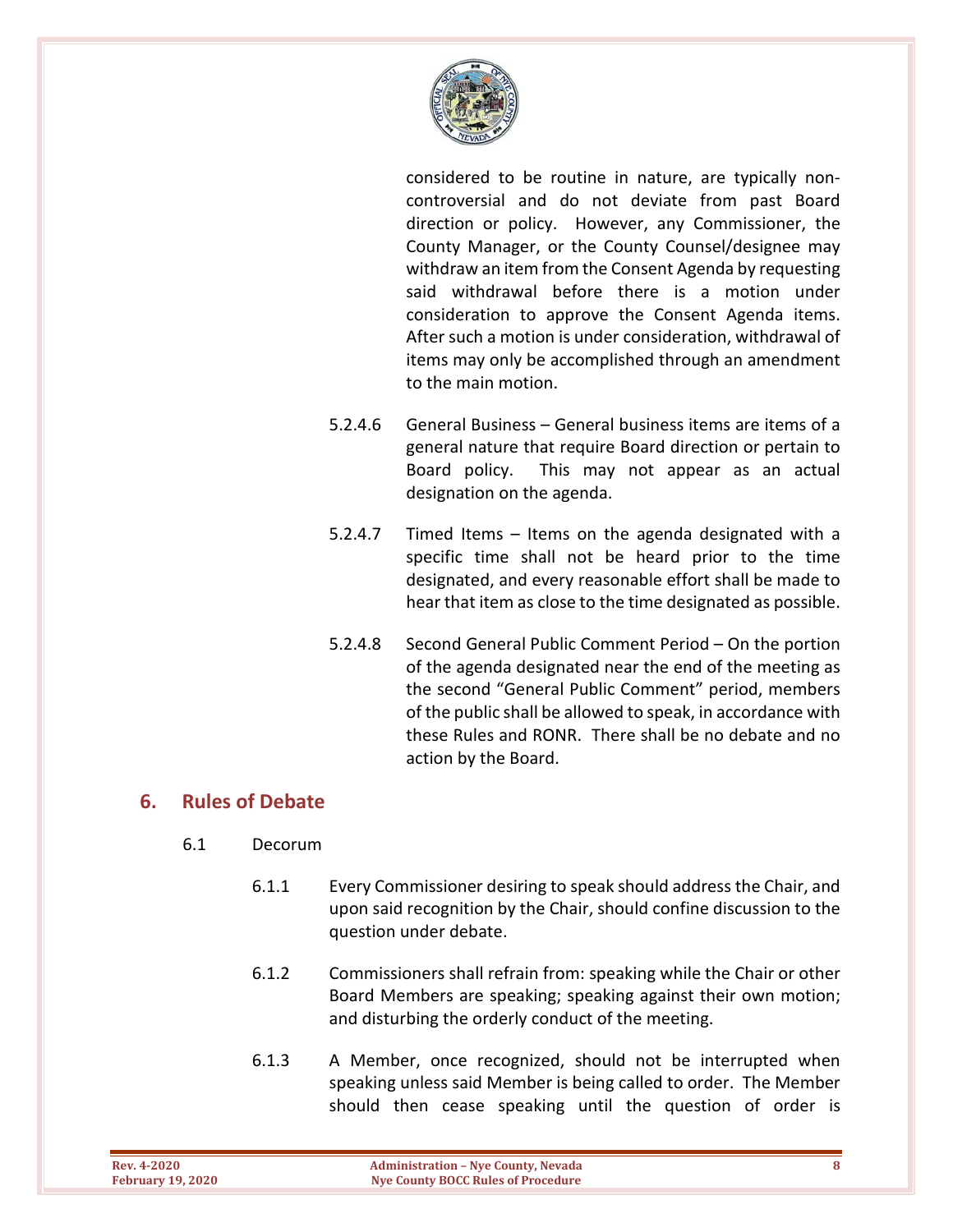

determined, without debate, by the Chair. If in order, said Member shall be at liberty to proceed.

- 6.1.4 A Member shall be deemed to have yielded the floor when he has finished speaking. A Member may claim the floor only when recognized by the Chair.
- 6.1.5 Board Members shall not speak on a matter again until every Board Member who wishes to speak on the item has had an equal number of opportunities.
- 6.1.6 The Chair shall let the floor alternate, as far as possible, between those favoring and those opposing the motion.

#### 6.2 Motions

- 6.2.1 A motion and a second to the motion shall precede any action and any discussion on an agenda item.
- 6.2.2 If a motion is not seconded, the motion fails for lack of a second, and shall be so declared by the Chair.
- 6.2.3 When a motion is presented and seconded, it is under consideration.
- 6.2.4 If the Chair wishes to put forth or second a motion, he shall relinquish the Chair to the Vice Chair, or in his absence, the most senior Member of the Board available, until the main motion, which he moved or seconded, has been disposed.
- 6.2.5 An amendment to a motion must be germane. An amendment may not introduce an independent question, and an amendment may not serve as the equivalent of rejecting the original motion. A Commissioner may amend the main motion in either of the following two ways:
	- 6.2.5.1 By Consent of the Members The Chair or another Commissioner through the Chair may ask for certain changes to be made to the main motion. If there are no objections from the maker of the motion, the motion shall stand as amended.
	- 6.2.5.2 Formal Amendment An amendment may be presented formally by moving to amend the motion in some way. If

| Rev. 4-2020              | <b>Administration - Nye County, Nevada</b> |  |
|--------------------------|--------------------------------------------|--|
| <b>February 19, 2020</b> | Nye County BOCC Rules of Procedure         |  |
|                          |                                            |  |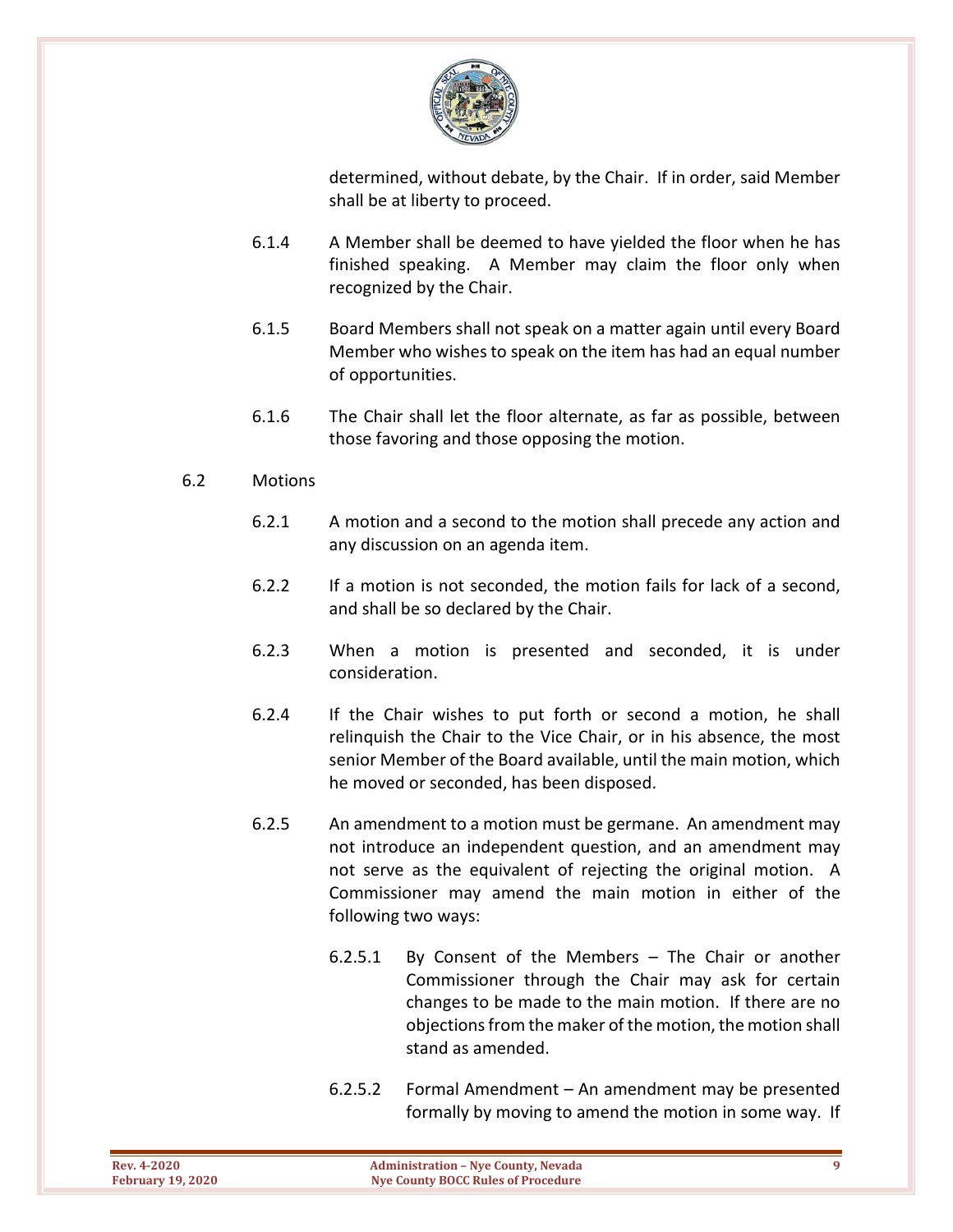

it is in the form of a formal motion to amend, a second shall be required and discussion shall follow on the amendment. If an amendment passes, the main motion shall be the motion as amended. If it fails, the motion shall be the motion as it was before the amendment was presented.

- 6.2.6 Withdrawal of Motion A motion may be withdrawn by its maker at any time before adoption or rejection, with the consent of the second. Absent the consent of the second, the motion shall remain on the floor. The second to a motion may be withdrawn by the second at any time before adoption or rejection of the motion. Upon withdrawal of the second, the motion will be lost for lack of a second and so declared by the Chair unless seconded by another Member.
- 6.2.7 Lack of Motion If no motion comes forward for consideration, the item will be considered dead and no further action shall be taken on the item.

# <span id="page-12-0"></span>**7. Public Participation/Citizen Input**

- 7.1 The Board recognizes the importance of protecting the right of all citizens to express their opinions on the operation of County government and encourages citizen participation in the local government process. The Board also recognizes the necessity for conducting orderly and efficient meetings in order to complete County business in a timely manner.
- 7.2 The general policy of the Board regarding public participation is as follows:
	- 7.2.1 Up to three (3) minutes per person
	- 7.2.2 The Chair may set a limit for organized group presentations of five (5) or more persons up to 15 minutes.
	- 7.2.3 The Chair may set limits for each side when many persons request to speak on an agenda item.
	- 7.2.4 The Chair shall have discretion in setting time limits.
	- 7.2.5 The Chair shall have discretion to reopen General Public Comment any time he deems appropriate.
- 7.3 General Public Comment

| <b>Rev. 4-2020</b><br><b>February 19, 2020</b> | <b>Administration - Nye County, Nevada</b><br>Nye County BOCC Rules of Procedure |  |
|------------------------------------------------|----------------------------------------------------------------------------------|--|
|                                                |                                                                                  |  |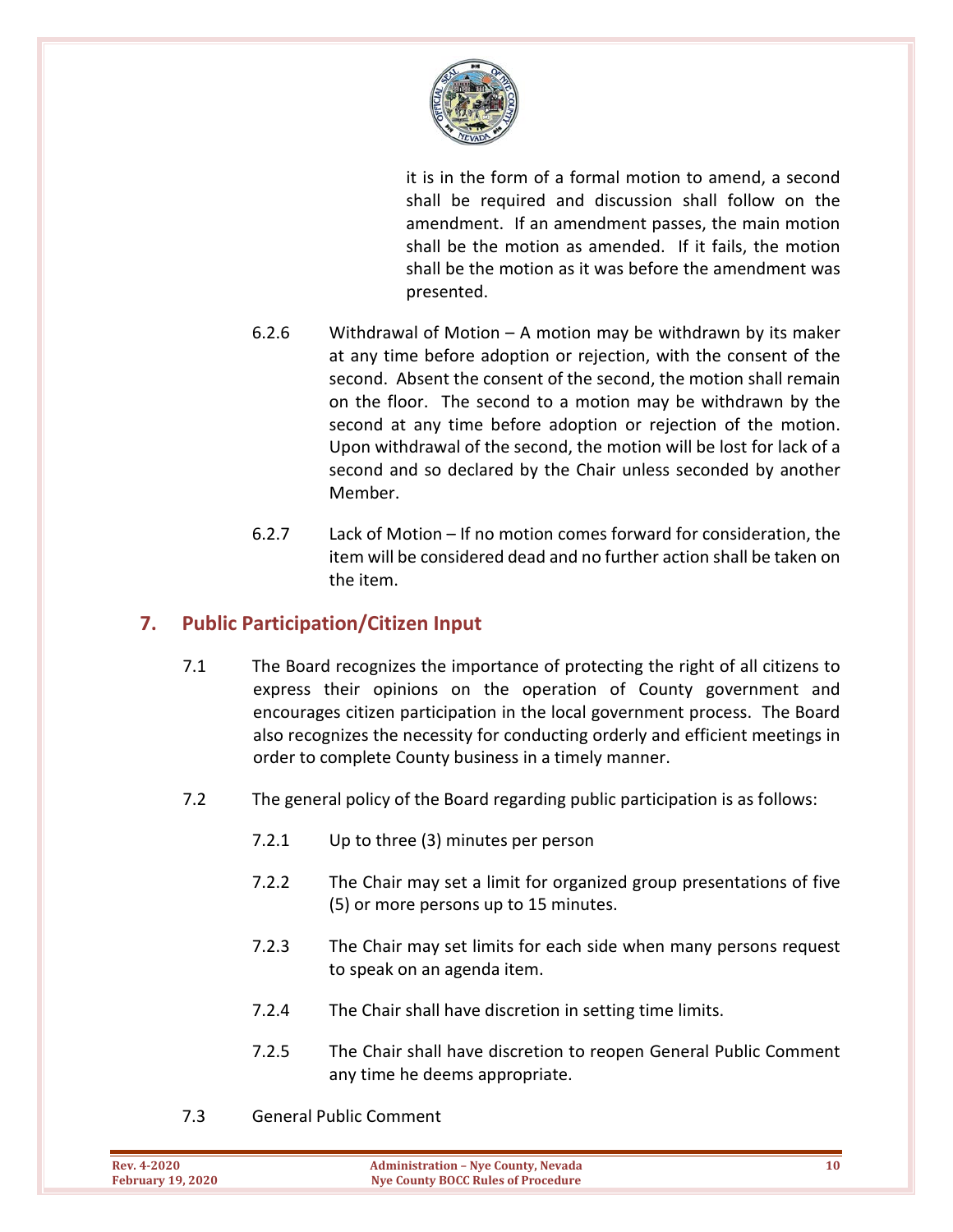

- 7.3.1 At regularly scheduled County Board meetings, the Board provides two comment periods for citizens to speak on items that are not on the agenda. The two public comment periods are denoted on the agenda as "General Public Comment". The remarks of each speaker at the initial comment period shall be limited to no more than three (3) minutes, unless the Chair extends the time. Any citizens who did not speak during the first general public comment period shall have the opportunity to speak during the second general public comment period.
- 7.3.2 There will be a total of fifteen (15) minutes scheduled at the first general public comment period for members of the public to address the Board on any subject matter within the jurisdiction of the Board and which is not an item on the agenda for that meeting or litigation which is pending against the County of Nye or its officers or employees, unless waived by the Chair
- 7.3.3 The matters presented before the Board will then be addressed by staff, as requested by the Board, in the ensuing days, and the County Manager or his designee shall report back in writing to the Board of County Commissioners.
- 7.3.4 If the inquiry is unable to be addressed or resolved by staff, the County Manager or his designee shall report back to the Board of County Commissioners by written memorandum outlining the reasons why the inquiry was unable to be addressed at a staff level and indicating possible solutions for the inquiry (i.e., a change in policy, procedures, or ordinances). This procedure shall not be used if "appeal" mechanisms already exist to address the inquiry.
- 7.3.5 If a specific topic has been presented before the Board of County Commissioners, either under the general public comment period or under an item that appeared on a Board of County Commissioners agenda during the preceding three (3) month period, any attempt to readdress that same topic will be deemed a non-unique inquiry for the basis of determining which presentations will be heard at the beginning of the meeting.
- 7.3.6 No person may yield speaking time to another person.
- 7.4 Addressing the Board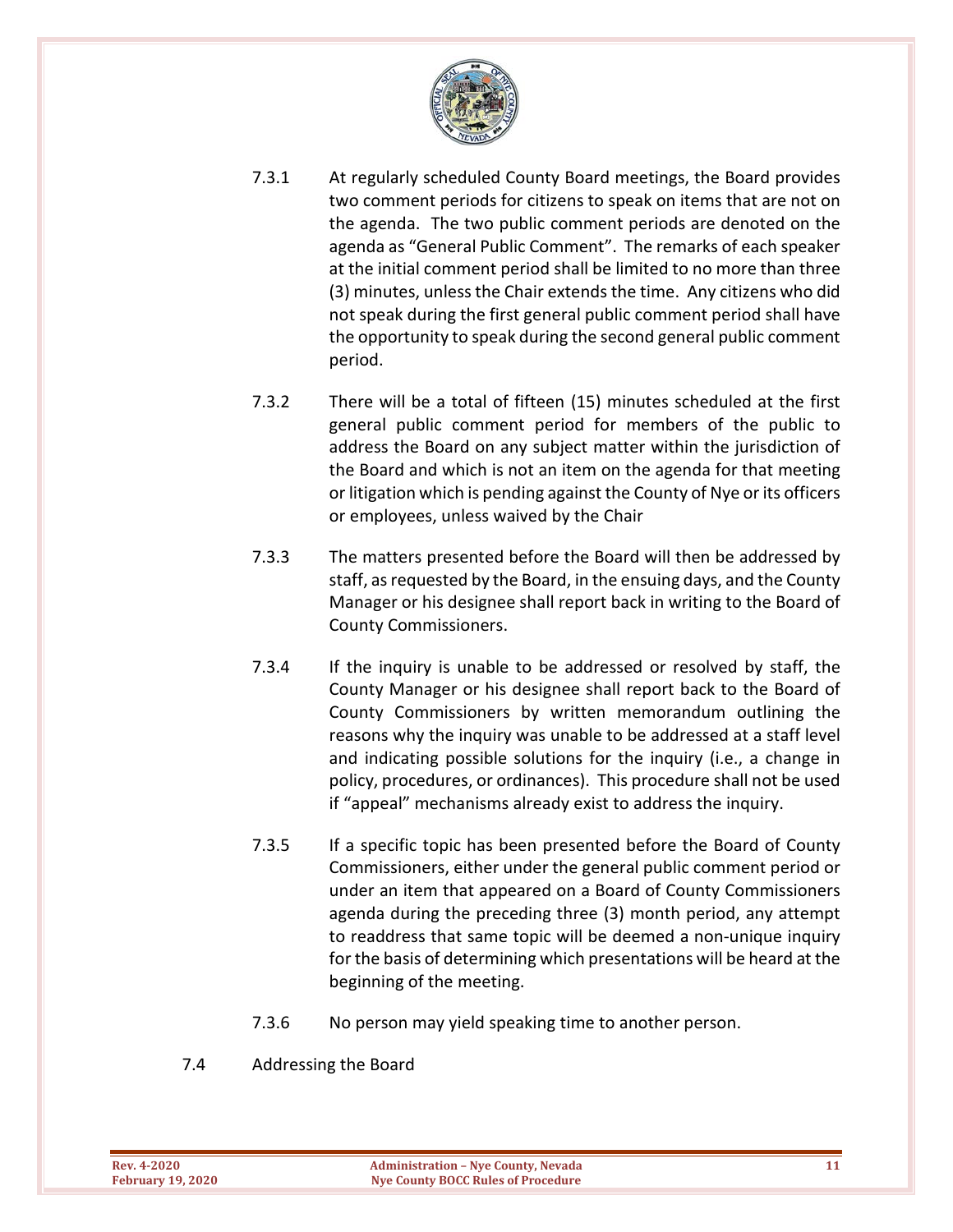

- 7.4.1 When a person is recognized, the person shall step up to the speaker's table and shall state and spell their first and last name in an audible tone of voice for the Clerk's official minutes.
- 7.4.2 All remarks shall be addressed to the Board as a body and not to any Member thereof.
- 7.4.3 No person, other than a Member of the Board, and the person having the floor, may be permitted to enter into any discussion, either directly or through a Member of the Board, without permission of the Chair.
- 7.4.4 Speakers should make their comments concise and to the point, and present any data or evidence they wish the Board to consider. No person may speak more than once on the same subject unless specifically granted permission by the Chair.
- 7.5 Decorum
	- 7.5.1 Order must be preserved. No person shall, by speech or otherwise, delay or interrupt the proceedings or the peace of the Board, or disturb any person having the floor. No person shall refuse to obey the orders of the Chair or the Board. Any person making irrelevant, repetitious, slanderous, offensive, inflammatory, irrational remarks or amounting to personal attacks or interfering with the rights of other speakers shall be considered willfully disruptive. Any person who becomes willfully disruptive or who fails to confine remarks to the identified subject or business at hand shall be cautioned by the Chair and given the opportunity to conclude remarks on the subject in a decorous manner and within the designated time limit. Any person failing to comply as cautioned shall be barred from making any additional comments during the meeting by the Chair, unless permission to continue or address the Board again is granted by the majority of the Board Members present.
	- 7.5.2 If the Chair or a majority of the Board Members present declares an individual out of order, he or she will be requested to relinquish the floor. If the person does not do so, he or she is subject to removal from the Board Chambers or other meeting room.
	- 7.5.3 No person in the audience shall engage in disorderly conduct such as hand clapping, stamping of feet, whistling, using profane language, yelling, and similar demonstrations, which conduct disturbs the peace and good order of the meeting.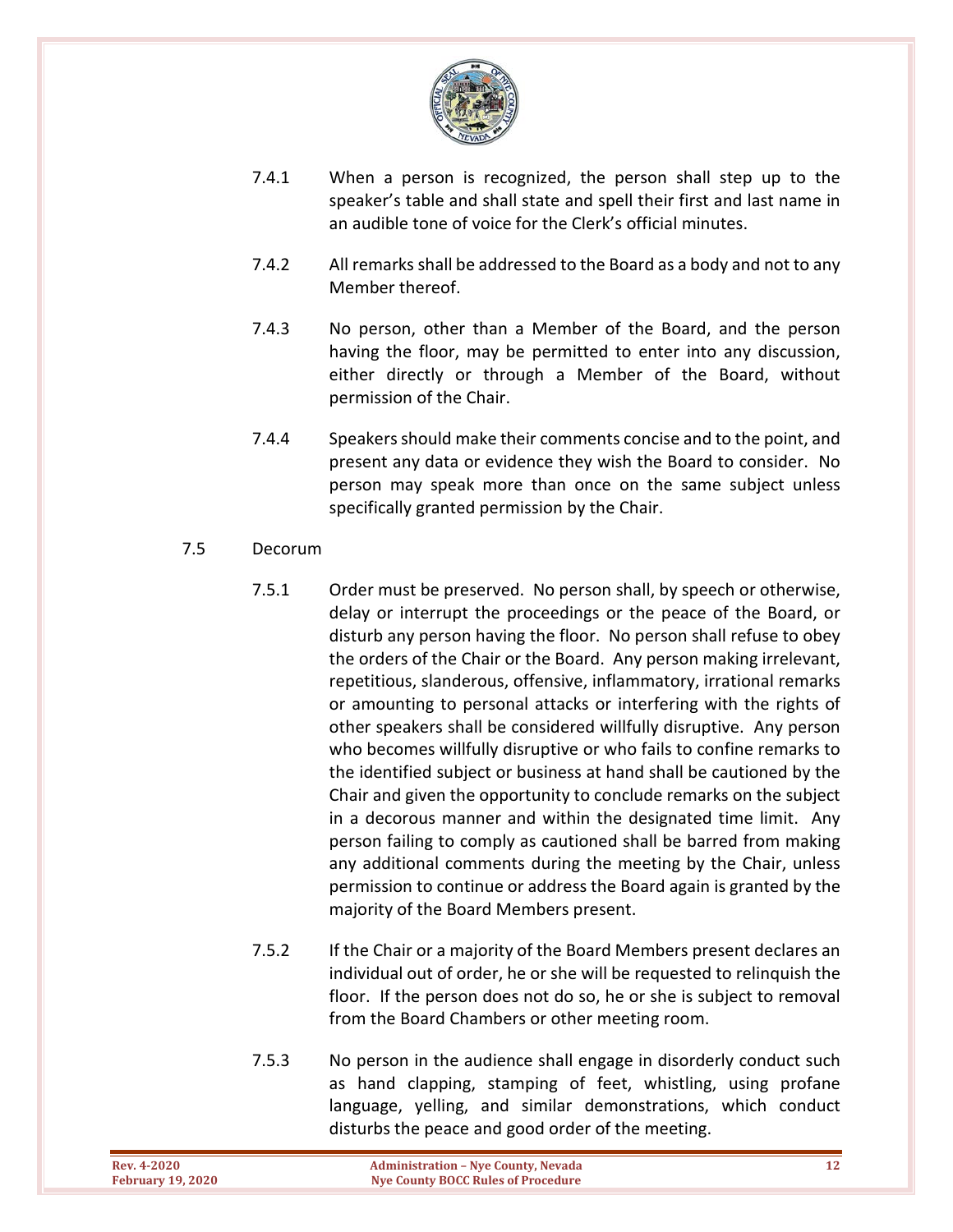

7.5.4 Any person who becomes disruptive or interferes with the orderly business of the Board may be removed from the Board Chambers or other meeting room for the remainder of the meeting.

#### <span id="page-15-0"></span>**8. Adjournment**

8.1 No meeting should be permitted to continue beyond 11:00 p.m. without the approval of a majority of the Board Members present. A new time limit must be established before taking a Board vote to extend the meeting. In the event that a meeting has not been closed or continued by Board vote prior to 11:00 p.m., the items not acted on are to be continued to 8:30 a.m. on the following day, unless applicable law requires hearing at a different time, or unless the Board, by a majority vote of the Members present, determines otherwise.

#### <span id="page-15-1"></span>**9. Meetings**

- 9.1 Regular Meetings The regular meetings of the Board shall be held in accordance with all applicable laws, a minimum of once per month. All reasonable efforts shall be taken to keep the regular meetings consistent in day (i.e., first and third Tuesday) and time.
- 9.2 Special Meetings A special meeting of the Board will be held upon written request to the County Manager and approved by the Chair and one member of the board, specifying the time, date, place and purpose of the meeting. Upon receipt of the request, the County Manager shall cause immediate written notice to be given to each of the Commissioners. Public notice must be given in accordance with all applicable laws. Alternatively, the Chair, in his discretion, may convene a meeting of the Board other than a regularly scheduled meeting, with appropriate public notice.
- 9.3 Emergency Meetings Emergency meetings shall be allowed in accordance with these Rules and all applicable laws.

#### <span id="page-15-2"></span>**10. Commissioner's Correspondence and other Communications**

- 10.1 Board of County Commissioner's letterhead will be used for responses to policy issues.
- 10.2 Individual members of the Board may utilize individual Commissioner's letterhead for responses to constituent letters, as long as it is not a policy issue, and the Commissioner indicates it is his/her opinion, not the policy of the Board.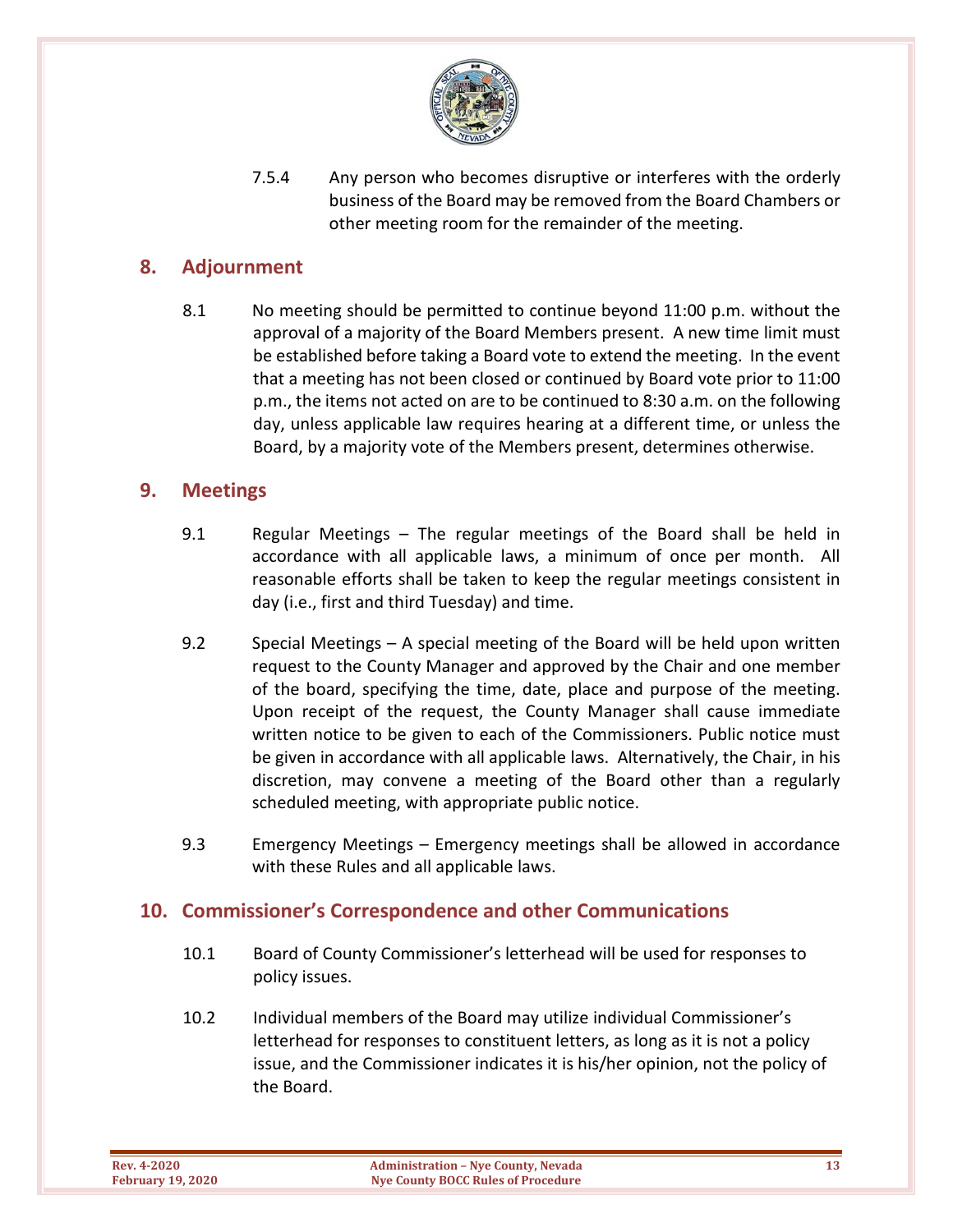

- 10.3 Individual members of the Board may request assistance from the County Manager to disseminate information relating to the Board's goals, objectives, the operation of County business, or the implementation of County policies. Distributed information must be informational in nature, factual, and not contrary or detrimental to the Board's official position on a matter.
- 10.4 Commissioners may forward e-mails, correspondence, and phone calls and their responses to the County Manager's Office who will monitor any responses and track the request, suggestion, issue, etc.
- 10.5 Commissioners shall be aware of and comply with the restrictions of the Open Meeting Law when e-mailing or electronically communicating with other Commissioners.
- 10.6 Commissioners are authorized to use the County seal on correspondence and other communications to authenticate official documents in the conduct of official County business.

#### <span id="page-16-0"></span>**11. Ceremonial Functions and Proclamations**

11.1 The Chair is authorized to represent the County at ceremonial functions, proclamation ceremonies, and other similar events when the Board has not otherwise designated one of its Members to represent the County. The Chair shall coordinate the representation of the County by other Members at such events.

#### <span id="page-16-1"></span>**12. Suspension of Rules and Procedure**

12.1 Any Rule not in conflict with State statutes may be suspended temporarily by a two-thirds vote of the Members present. The temporary suspension shall apply only to the matter under immediate consideration and, in no case, shall it extend beyond an adjournment.

# <span id="page-16-2"></span>**13. Amendment of Rules and Procedure**

13.1 Amendment of these Rules of Procedure shall be allowed by the same mechanism used to adopt said Rules.

#### <span id="page-16-3"></span>**14. Minutes and Other Documents**

14.1 Minutes of all meetings shall be kept by the Clerk to the extent required by law.

| <b>Rev. 4-2020</b>       | <b>Administration - Nye County, Nevada</b> |  |
|--------------------------|--------------------------------------------|--|
| <b>February 19, 2020</b> | Nye County BOCC Rules of Procedure         |  |
|                          |                                            |  |